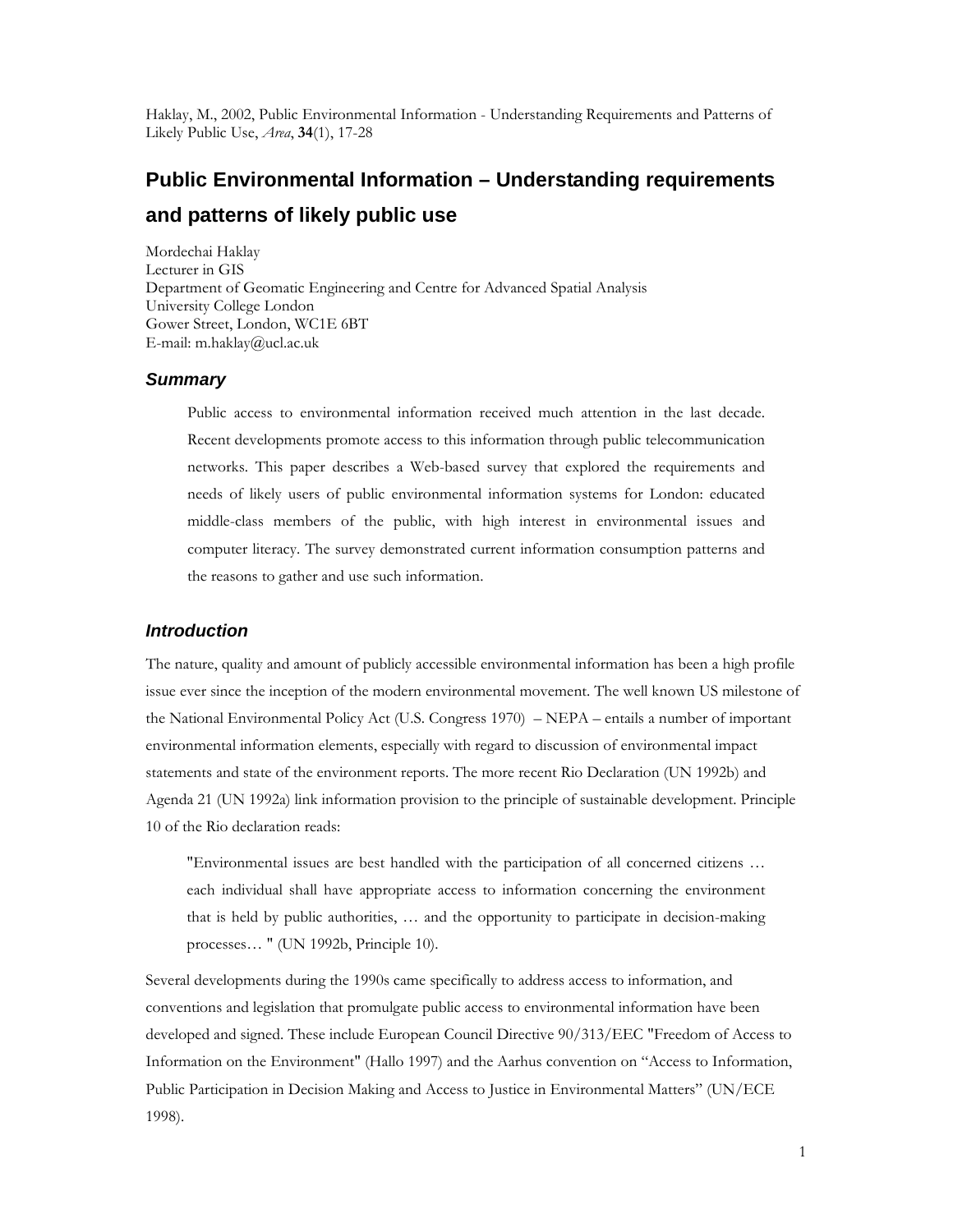At a declarative level, then, we are moving into a situation where environmental information is tightly related to public participation in decision-making and awareness of environmental matters. In this new 'environmental information age' public telecommunication networks also hold a pivotal role and the Aarhus convention mentioned them explicitly (UN/ECE 1998). Furthermore, the Internet and the World Wide Web (WWW) are perceived as the major media for information delivery in the environmental domain (OECD 2000). Of course, such focus should be seen in the wider context of using Information and Communication Technologies (ICT) for environmental ends (Pickerill 2000, Rogers 1998,Bullard 2000) and for wider public participation in decision-making (Shiffer 1999, Castells 1996).

This paper discusses the results of a Web-based survey, which explores the expressed needs and patterns of use of environmental information. The survey targeted the "likely audience" for Internet-based Public Environmental Information System (PEIS) for London – middle-class members of the public, with a high level of interest in environmental issues and ICT literacy. Although this group is by no means representative of the general population it is important to understand their needs, for two reasons. Firstly, they are likely to be the "early adopters" and users of PEIS, and secondly, they hold the potential to act as information intermediaries who can help in distributing the information to a wider audience<sup>1</sup> .

The paper starts with a background review to support the claim that the likely audience of PEIS will have the profile that was described earlier. The method that was used for the survey is explained in the second section. The third section discusses some of the key findings from the survey. It opens with a profile of the respondents, followed by a review of the substantive findings - especially the use of different personal "identities" when approaching environmental information and the importance of traditional media in providing it. Section five discusses the main lessons from the survey - the need for action supporting information combined with more general "need to know" usage and the role of the Web in providing such information. Finally, conclusions are drawn.

### **Background**

-

PEIS is, by its nature, a socio-technical entity which is influenced by the social *milieu* – such as interest in environmental matters – and technical issues – for example the ability to access the Web or technical design issues. Of the vast array of topics that might influence PEIS use, two are of special significance for the design of a survey, as they have direct influence on the selection of the survey's target audience and the usefulness of the Web for such a survey. These topics are the environmental attitudes of different sectors in society and their levels of access to the Internet. As we shall see, current patterns of Internet use and public attitudes to environmental issues provide sound grounding for the survey.

<sup>1</sup> For discussion on the possibility of information intermediation and model for such information distribution see Chapman et al. (1997)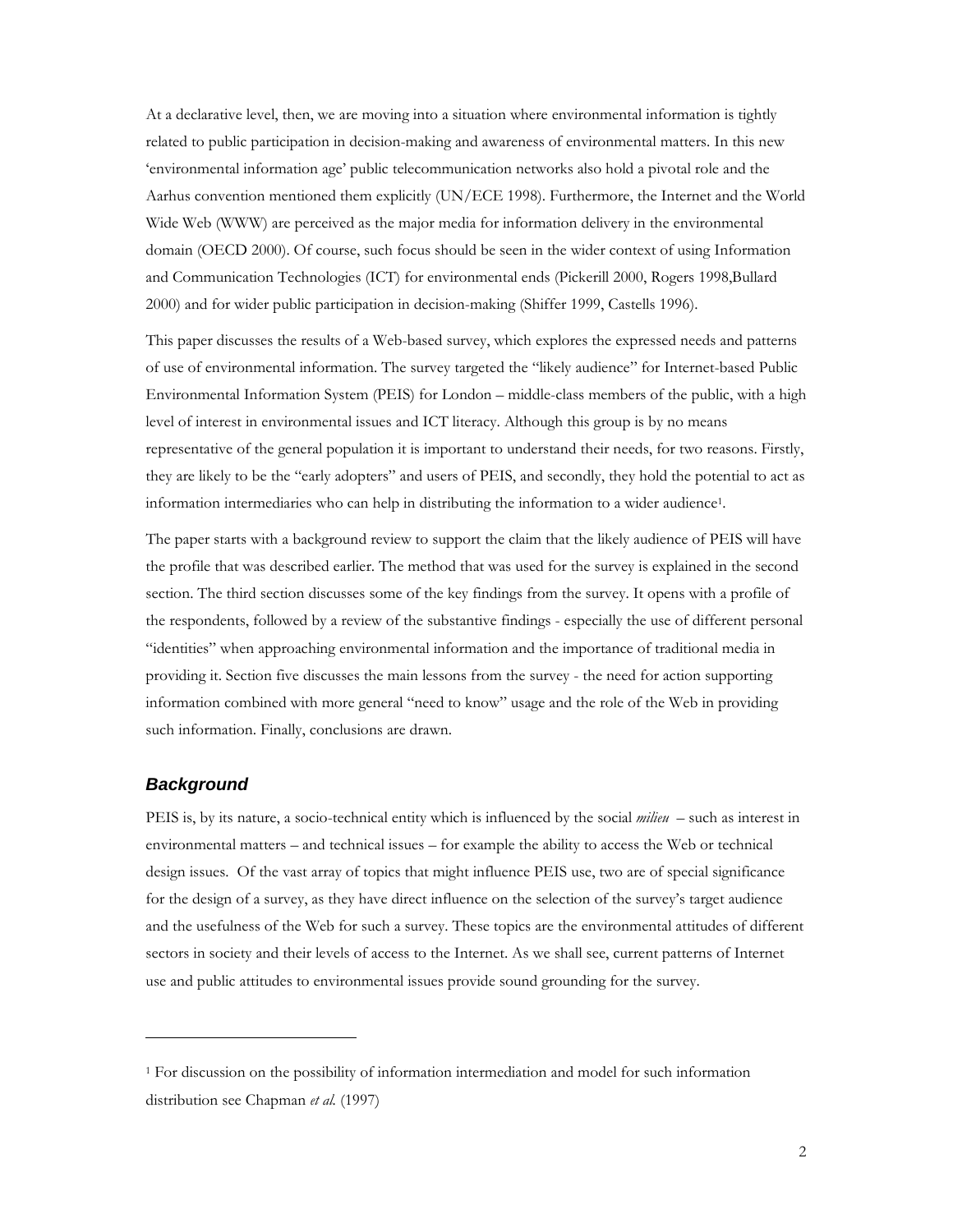## Environmental attitudes

Since the mid 1970s, many associations have been suggested between environmental awareness and high levels of education, and, thence with middle-class socio-economic status (Such as Inglehart (1977) or Dunlap et al. (2000)). Although it is important to clarify that environmental awareness is not exclusive to this group and many research projects have demonstrated that environmental concerns involve people from all walks of life (Eden 1996, Irwin 1995, Harrison et al. 1996, Burgess et al. 1988), socio-economic status is still regarded as an important factor when environmental awareness and activities are analysed (Hawthorne and Alabaster 1999). Such trends were identified in multiple scales – up to the global one (Diekmann and Franzen 1999).

Examination of UK case studies (Witherspoon 1994, Witherspoon and Martin 1992, Bristow 1996, Hawthorne and Alabaster 1999) reveals that, in general, the population of South-East England shows higher awareness to pollution and global issues when compared to the general population. Witherspoon (1994) reports that the level of educational attainment does not seem to have an impact on awareness of local environmental issues, but does with regard to global environmental issues – a view supported by other studies (Harrison et al. 1996). According to these analyses, the connection between education and environmental awareness is mediated by political awareness, which stimulates interest and a will to act. Hawthorne and Alabaster's (1999) environmental citizenship model provides more recent support for the connection between income, education and social class and environmental awareness. It has also been found that those with scientific knowledge display above average level of concern towards the general environment and for self and family (Witherspoon 1994).

With respect to access and use of environmental information, the hypothesis that emerges from these studies is that educated members of the middle-classes should be more interested in PEIS and are more likely to use it then other sections of society.

#### Access to the Internet

The lack of equality of access to ICT, or the "digital divide" as it has been termed (USDOC/NTIA 1999), is of special concern regarding PEIS. One of the central tenets of sustainable development is the need for a focus on inclusive modes of decision-making. The Aarhus convention makes a clear connection between environmental justice, access to information and the use of public telecommunication networks for information delivery (UN/ECE 1998, OECD 2000). Equity in access to the Internet, therefore, affects its suitability to serve as a medium for PEIS.

The survey reported here was conducted towards the end of 1999, at a time when the estimated percentage of Internet users in the UK was about 21% of total population (CommerceNet/Nielsen Media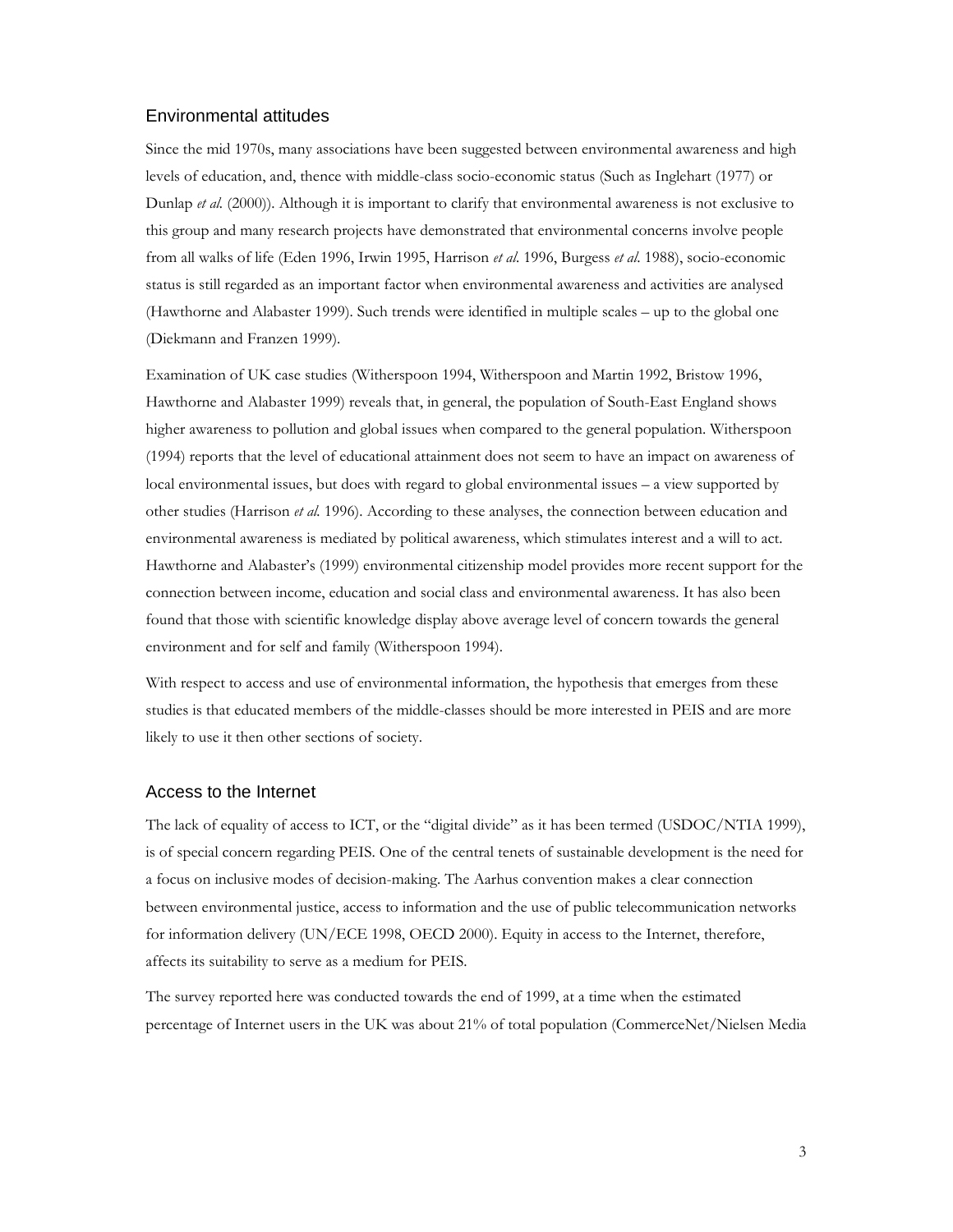Research 1999)<sup>2</sup> . Among them, only 44% had access to the Internet on a daily basis (or in other words, just 10% of the total population). Figures from National Statistics in the UK (published July 2000), suggest that 25% of households have Internet access from home (Bowman 2000). However, only 3% of those who are in the second lowest income decile groups have access, contrasted with 48% of those in the uppermost group (Bowman 2000). Analysis of Internet access among London's population (Foley 2000) supports the assumption that usage in the capital is significantly higher than the UK average, in part because of greater numbers of access points (such as Cybercafés, etc.) combined with the socio-economic profile of London's population. This suggests continued validity of Castells' conclusion that "Computer Mediated Communication (CMC) is not a general mode of communication and will not be so in the foreseeable future … it will exclude for a long time the large majority of humankind" (Castells 1996 p. 358).

## **Survey Methodology**

## Questionnaire design

-

For the purpose of elucidating the opinions and perspectives of potential users of PEIS, a Web-based survey was design. During its development, a pilot study was conducted which identified different potential user groups (education, media etc.) of PEIS, as well as a list of topics that might be of interest to them with respect to a London-based, urban PEIS. This was augmented with the US Environment Protection Agency (EPA) report that summarised a public consultation process about needs of environmental information (Princeton Economic Research Inc. 1998).

Based on these sources, a questionnaire was designed as a set of three forms, in which the respondent was faced with a mixture of closed questions and open ones, designed to provide a range of quantitative and qualitative responses. The questionnaire focused on the following issues:

- Types of information which are of interest like traffic, air pollution, or noise, the importance of this information and the frequency of updates.
- Opinions about the content and presentation of environmental information systems, current use of information sources and perceived advantages and disadvantages of Internet based PEIS.
- Demography gender, age, occupation, generalised home address (district level postcode) and Internet usage patterns.

<sup>2</sup> The same source estimates that by mid 2001 around 46% of total population are connected (CommerceNet/Nielsen Media Research 2001). However, this is an high-end estimation and other sources offer more modest figures.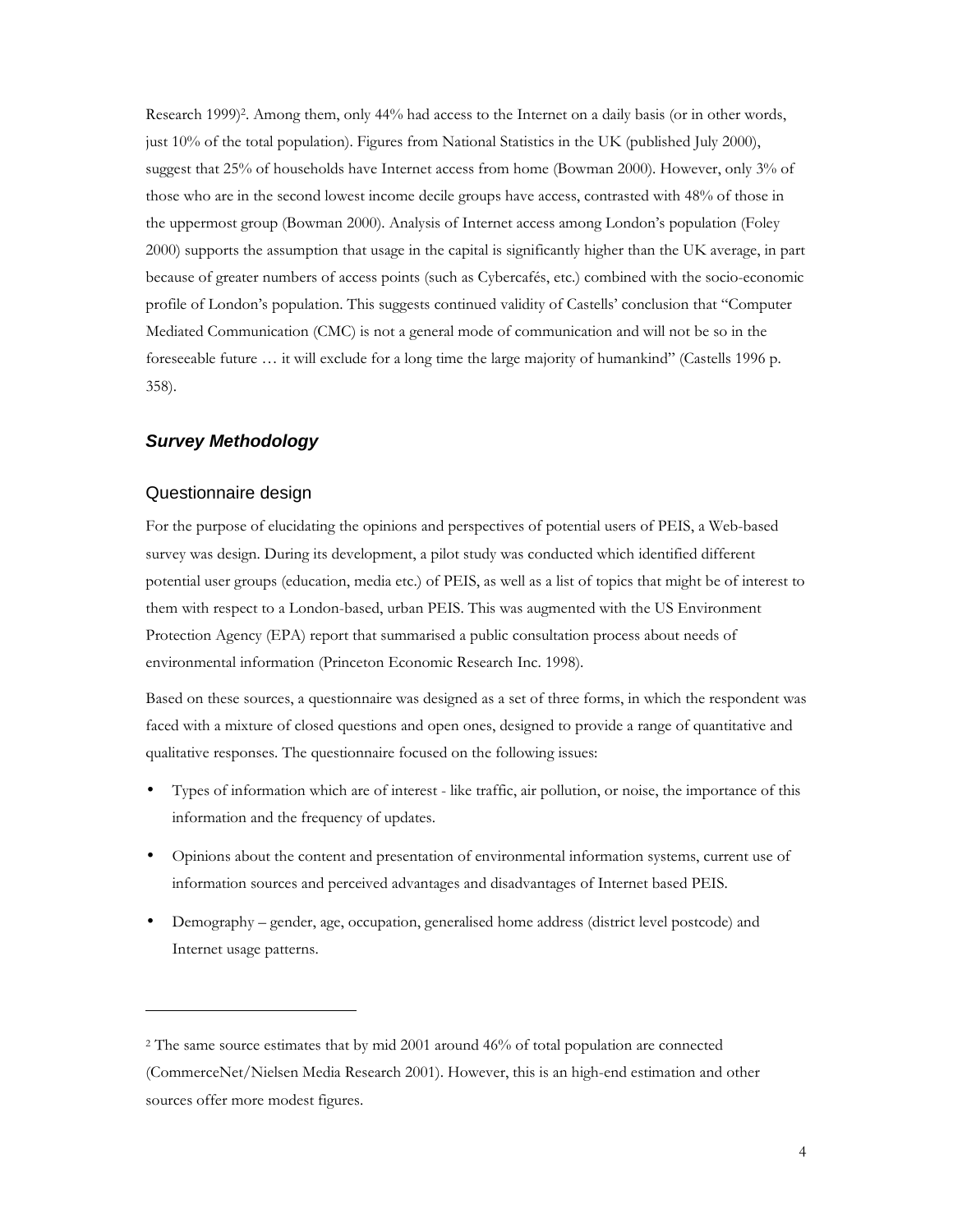The language and context of the questionnaire addressed respondents as citizens with interest in environmental issues, such as "please indicate your personal interest in the environmental issues listed below" or "which of the issues is most important to you".

Next, an Internet address (www.leo.ucl.ac.uk) was established and a skeleton Website was developed with the title "London Environment Online" (LEO). The Website provided respondents with information about potential advantages of access to environmental information, and links to existing PEISs including governmental sites (the Environment Agency and the Department of Environment), a Non Governmental Organisation - NGO (Friends of the Earth) and systems in other countries (Germany and the US). The questionnaire itself was set up as an interactive set of forms which are answered online. Finally, the questionnaire was evaluated by about 40 targeted reviewers, including environmental professionals and academics with interest in environmental studies.

## Recruitment

As it is likely that people who work within a university and their social contacts will match the profile that was developed earlier, it was deemed appropriate to launch the survey by an e-mail shot to university workers. The inherent bias of access to the Internet and the recruiting technique is, actually, advantageous for the purpose of the survey – the interaction with a Web-based survey is self-evidentiary to computer literacy, and the socio-economic and educational attainment of university workers (including academics and postgraduate students) is useful in the survey's context.

In mid May 1999, an e-mail message was sent to a list which includes all the academic and managerial staff, as well as postgraduate students of University College London (UCL). The message asked explicitly to forward the message to other interested parties in order to "snowball" the survey. To extend outreach still further, a leaflet was distributed at a general environmental fair, held in South London, and sent to public libraries in London with Internet access.

#### **Findings**

The Website ran for about six months. Based on analysis of unique computer Internet Protocol (IP) addresses and time stamps it is estimated that, in total, just over 1,100 visitors accessed the Website and about 385 answered the questionnaire. The qualitative sections of the survey proved successful and yielded about 40,000 words of text. This information provides a rich contextual picture of respondents' views and opinions. At the same time, the abilities of the Web-server software to log every interaction and the information that the respondents submitted provided a rich source for quantitative analysis. Together, the two streams enabled a depiction of the survey's audience. This depiction, in turn, matched the profile that was suggested earlier, and can be regarded as representative of a likely PEIS user group.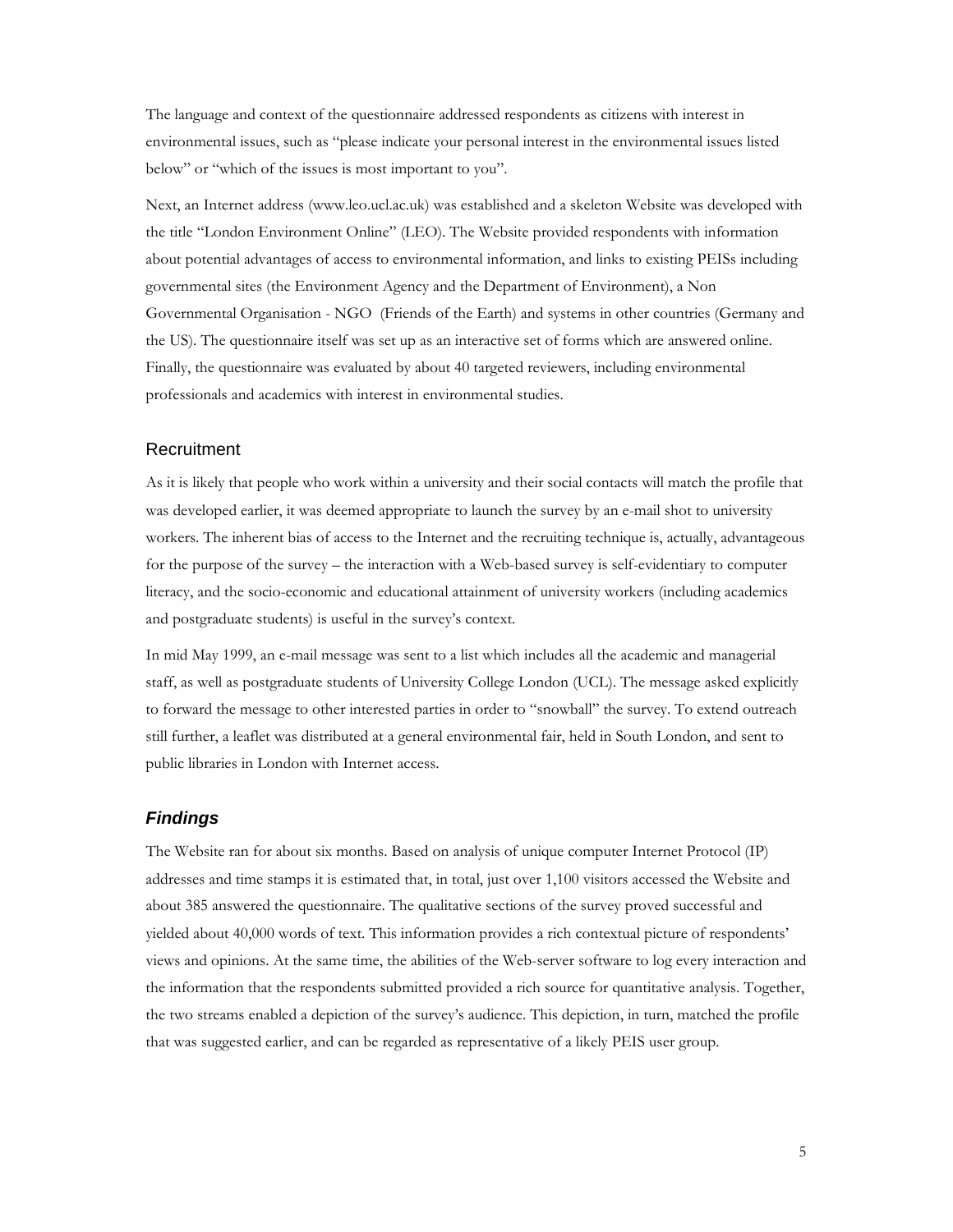## Respondents' profile

The Web-server access log file provides rich information that can help in constructing the respondents' context. The access log is a list of all the requests for individual files from the Website. The analysis of the access log provides the following hints: It is most likely that the survey was answered by respondents who lived or worked in London, during the first half of the working day in the second half of May 1999. Most respondents (88%) followed the hyperlinks to the survey directly from the front page or after accessing the "about" page. The next phase took about 15-30 minutes in which the questionnaire was answered. In about half of the cases, the respondents provided contact details after completing the survey - an indicator of the interest in the development of the system (for a detailed analysis of the access log see Haklay 2000). According to their postcodes, there are more responses from inner London, and fewer from the neighbouring counties. The respondents to the survey were not concentrated in any specific area, and by and large were distributed across the Greater London area.

As for gender and age distribution, 45.8% of respondents identified themselves as females, 50% as males, and 4.2% preferred not to answer. The distribution across gender and age groups is displayed in Table 1.

| Age group | $\rm N/A$ | F        | М        | Total     |
|-----------|-----------|----------|----------|-----------|
| N/A       | $1.1\%$   | $0.3\%$  | $0.3\%$  | $1.7\%$   |
| 14-24     | $1.1\%$   | $10.4\%$ | 7.3%     | 18.8%     |
| $25 - 34$ | $1.1\%$   | $21.3\%$ | $23.5\%$ | $45.9\%$  |
| 35-44     | $0.3\%$   | $6.7\%$  | $12.3\%$ | $19.3\%$  |
| 45-54     | $0.0\%$   | $5.9\%$  | 3.6%     | $9.5\%$   |
| 55-64     | 0.6%      | $0.8\%$  | $2.8\%$  | $4.2\%$   |
| $65+$     | $0.0\%$   | $0.3\%$  | $0.3\%$  | 0.6%      |
| Total     | $4.2\%$   | $45.7\%$ | $50.1\%$ | $100.0\%$ |

Table 1 – Age groups and gender

As expected from the original recruiting technique, the stated occupations of the respondents were concentrated in several groups:

- University/research occupations (lecturers, researchers, scientists);
- Professional occupations (IT professionals, administrators, consultants); and
- Students (postgraduate/research students)

However, it is important to note that over 35% of responses originate from non-academic audience.

About fifth of the respondents identified themselves as active in Environmental NGOs, compared with about 6% in the overall population (Witherspoon 1994).

Finally, the level of Internet access and computer literacy among the survey's respondents was particularly high. A very high percent (just over 69%) of the respondents have access to the Internet on a daily basis.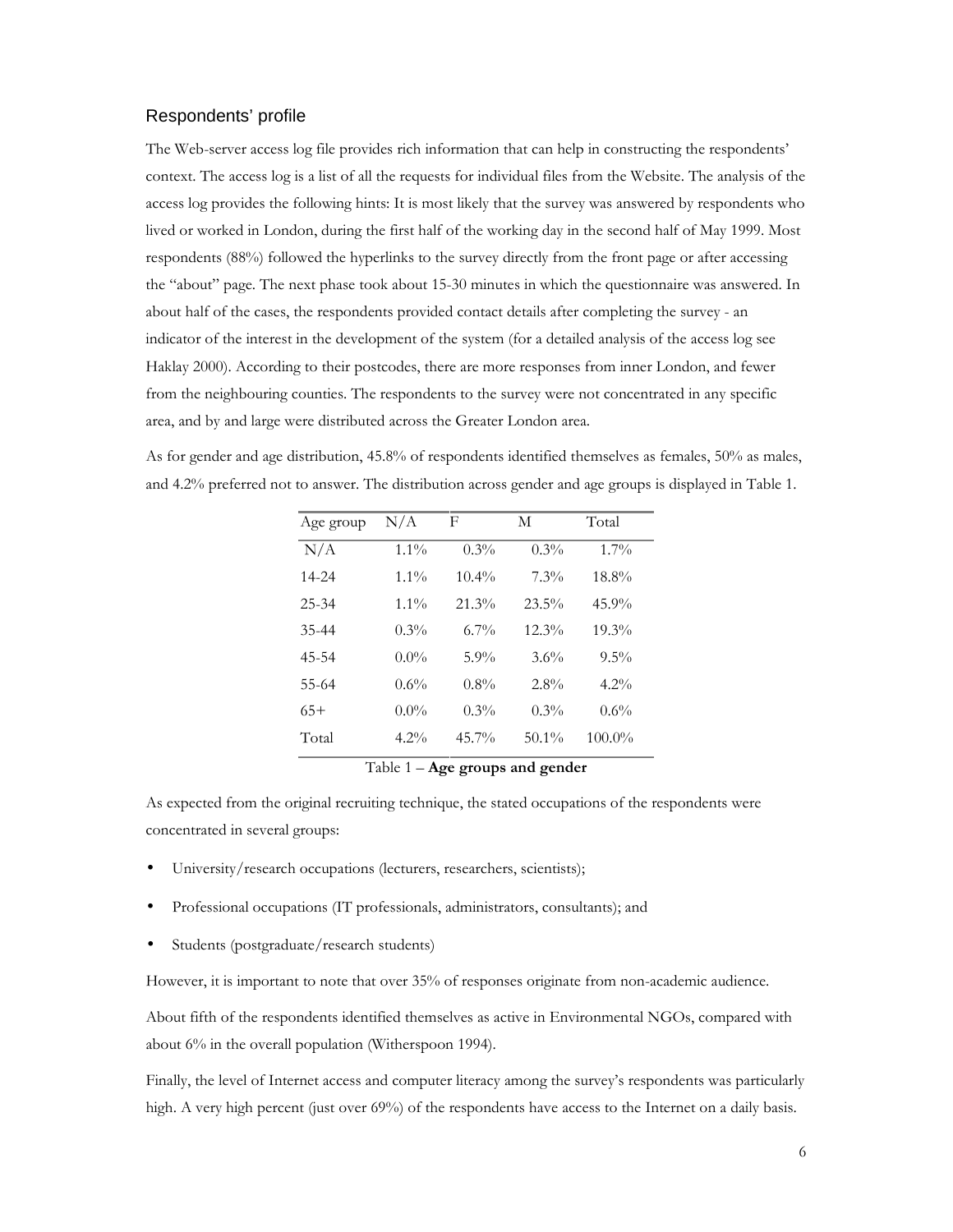This high-level of connected-ness is reinforced by the pattern of places from which the access originates. Almost 30% of respondents have access both at home and work or university.

### Environmental issues

-

As explained, the first section of the questionnaire focused on interest in environmental issues, reasons for this interest, frequency of update of the data in the system, and an option to mention issues that are missing from the list in the questionnaire.

Using a weighted index based on level of interest<sup>3</sup>, the list of environmental issues that was presented to the respondents was organised according to "interest ranking" in the following order: Public Transport (2.69), Air Quality (2.57), Traffic (2.39), Water Quality (2.29), Recycling / Waste management (2.21), Environmental Health Risks (2.11), Noise Pollution (1.97), Biodiversity / Ecology (1.92), Land Use / Planning (1.83), Contaminated Land (1.82), Environmental Regulations (1.60) and, finally, Environmental Campaigns (1.55). As for the rate of updates, a similar picture emerges.

Most of the respondents (87%) gave detailed answers for the reasons behind their interests and expressed various viewpoints. The answers were articulated and the text analysis gleaned several 'identities' that were used to construct the viewpoints.

These positions or perspectives can be broadly divided into four groups. The groups are:

- 1. Individuals who care for themselves and their family;
- 2. Commuters who need to commute in London on a daily basis (be it by public transport, car or bicycle);
- 3. Members of the public who want to be active in their community; and,
- 4. Professionals who use the information as part of their job.

The individual's perspectives focus on issues of care – concerns about health and quality of life. These concerns are on a personal level and for one's family. Some respondents mention a direct connection to health while others express more general concerns:

<sup>&</sup>lt;sup>3</sup> The interest index, and the ranking that is based upon it, were calculated as a weighted index in the form: Interest index = (("very interested" responses)  $*$  3 + ("interested" responses)  $*$  2 + ("possibly interested" responses) \*1) / N (Total responses). "No interest" responses received the value 0. The index can be seen as a measurement of general interest in a topic and takes a value between 0 and 3, where 0 denotes "no interest" and 3 "total interest".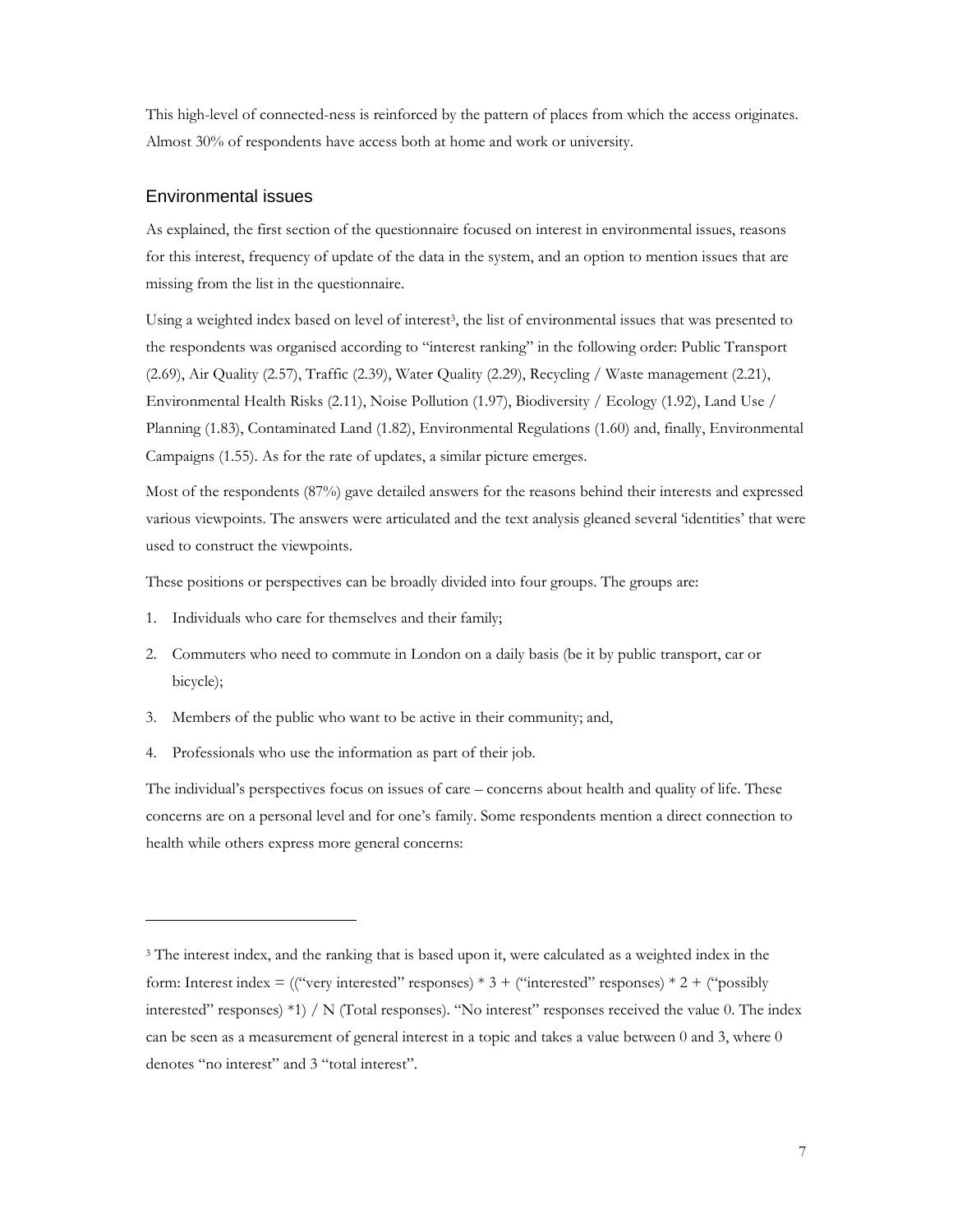"Firstly because of how these issues affect me/my family. Health and wellbeing of all is at risk…"

The commuter's perspective deals with the daily chore of travel through London's busy traffic. Inside this perspective three viewpoints can be identified. Those include a public transport user:

"Being a frequent user of public transport and a pedestrian, I am upset by the quantity of traffic in our capital. This affects us all, through noise, air pollution, time it takes to travel and aesthetics. I do believe that if public transport was improved/ cheaper /quicker then the number of people who feel the need to use private vehicles would drop…"

Other positions were those of keen cyclists and private car commuters. Interestingly, as the car is denounced as a major cause for environmental problems, these views are expressed in a somewhat apologetic manner:

"…I do drive but would prefer a decent public transport scheme."

The third identity group is as a community-oriented member of the public. They focus on issues of activity and involvement in the political process. Respondents mention the connection between environmental interests and life in London. A more explicit citizenship identity is expressed when some political action can be taken. Issues of planning, recycling or environmental campaigns directly connect to a sense of political action.

The fourth and final identity is the professional stance. This stance deals with the information that is needed to carry out the daily professional tasks effectively and efficiently.

These identities are not expressed in solitude. Many answers combined several identities and mixed them. It seems that respondents connect different issues to various aspects of their daily life. However, it is impossible to identify an unambiguous connection between a specific topic and a certain identity (i.e. it is inaccurate to claim that air pollution is just a health concern). The respondents express views that demonstrate various issues into an holistic account of the environment (though in the following example the respondent finds the culprit):

"I \*HATE\* the level of car use in London; it poisons the air, creates interminable noise and doesn't actually solve transport problems effectively. So "traffic" as it is the source of the others!"

About third of the respondents noted that there are some issues that are missing from the list (while few others noted "None that I can think of"). Broadly speaking, these issues can be grouped into 14 headings. Table 2 lists the topics and the number of respondents who mentioned them in their responses. Each issue was identified by relatively small number of respondents and in many cases by only one or two. However, the range of topics that this table represents is important for gleaning respondents' personal definition of useful environmental information.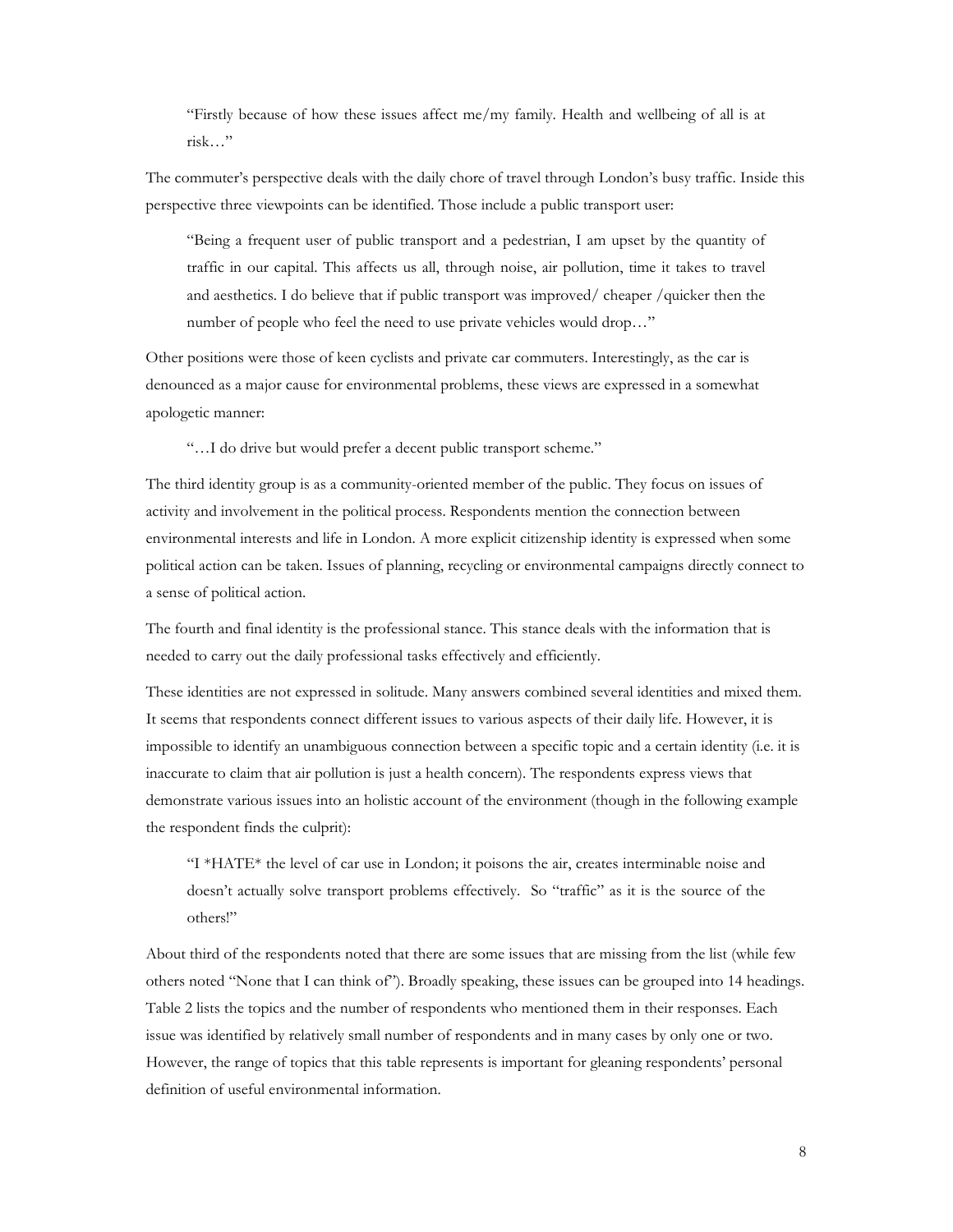| Topic                                       | Issues                                                                                                                                                                                                                                                                                                                                                                                                                            | Count |
|---------------------------------------------|-----------------------------------------------------------------------------------------------------------------------------------------------------------------------------------------------------------------------------------------------------------------------------------------------------------------------------------------------------------------------------------------------------------------------------------|-------|
| Transport                                   | Cycling & cycle paths, alternative transport means (including cycling and<br>waterways), heavy traffic (lorries and trucks), parked cars and problems<br>related to them, private car washing, regulations discouraging road traffic,<br>transport infrastructure / road building, air traffic                                                                                                                                    | 24    |
| Built environment,<br>Planning              | Urban renewal, Eco-design of building (energy consumption, materials etc.),<br>environmental building regulations, housing, pedestrianisation, population<br>density pressures and human load on the environment,<br>strategic environmental planning and practice for London,<br>work environment (office, stress etc.), urban design for safety and<br>accessibility, historic environment (listed buildings, archaeology etc.) |       |
| Food and food<br>production                 | Genetically Modified Organisms (GMO technology),<br>organic food ("pure food"), agriculture practice: intensive farming, livestock<br>practice                                                                                                                                                                                                                                                                                    | 18    |
| Green Spaces, parks,<br>ecological habitats | Green spaces (parks, recreational areas),<br>the relation between built environment and natural conservation,<br>protection of greenfield sites under threat,<br>conservation of wild life and natural habitat                                                                                                                                                                                                                    | 16    |
| "Urban" waste                               | Litter (in the streets and public transport system),<br>dog fouling and pet control, smell /odour pollution                                                                                                                                                                                                                                                                                                                       | 15    |
| Atmospheric issues                          | Climate / meteorological information, tropospheric ozone,<br>pollen /allergens counts, tobacco smoke, UV levels, light pollution                                                                                                                                                                                                                                                                                                  | 14    |
| Political issues                            | Political accountability, citizen influence and action,<br>national and European policy, environmental reports from governmental<br>authorities, strategic planning / shaping the greater London authority                                                                                                                                                                                                                        | 13    |
| "Big" environmental<br><i>ssues</i>         | Global issues, climate change / global warming, globalisation<br>sustainable development, sustainable economic development,<br>Third World debt                                                                                                                                                                                                                                                                                   | 12    |
| Waste                                       | Environmental discharge, toxic waste and transportation of it,<br>nuclear waste transportation and handling, sea pollution by waste delivered<br>from London, oil and other residuals from private car washing                                                                                                                                                                                                                    | 10    |
| Business related<br><i>ssues</i>            | Corporate pollution (including nuclear), environmental accountability of<br>businesses, sustainable business practice                                                                                                                                                                                                                                                                                                             | 10    |
| Water issues                                | The Thames and London's waterways and rivers, aquatic life system, water<br>conservation                                                                                                                                                                                                                                                                                                                                          | 9     |
| Energy                                      | Electricity and its impact on the environment, energy consumption and<br>energy from alternative sources                                                                                                                                                                                                                                                                                                                          | 7     |
| Health issues                               | Environmental health statistics and epidemiological information,<br>lead poisoning, tobacco smoke                                                                                                                                                                                                                                                                                                                                 | 5     |
| Other issues                                | Light pollution, natural hazards, human ecology, comparison with other<br>cities, coverage of environmental issues in the media, art and culture,<br>environmental education, ecological vandalism,<br>anti social behaviour of neighbours, employment / volunteering<br>opportunities                                                                                                                                            | 11    |

Table 2 – Issues that are missing from the questionnaire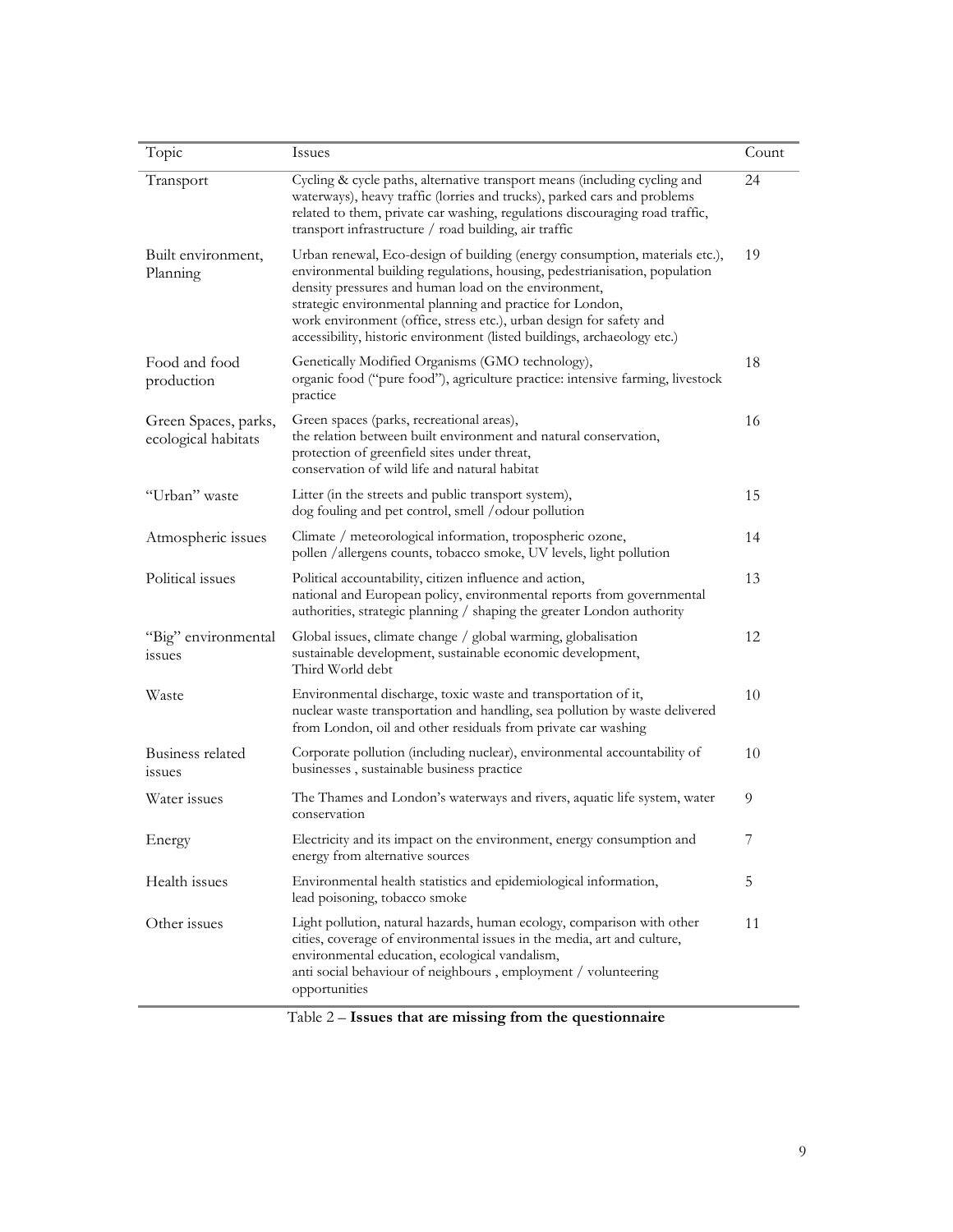## Presentation and sources of environmental information

The second part of the questionnaire started with two sets of opinion questions. The first set focused on the content and presentation of the information. The selection of content and interfaces showed a trend towards preference of processed information – text, illustration and map were favoured by about 78% compared with about 34% who required access to the raw data (while 50% thought that such access is useful in some cases). Interest in online data processing and manipulation was even lower (less then 30%). Respondents were interested in contacting environmental organisations (68%), gaining access to local environmental information (60%), and finding information about environmental health issues (58%) but less interested in contacting an expert (33%) or engaging in an on-line discussion (25%). Only 21% respondents expressed interest in personalised and customised information systems.

|    | Rank Source                 | Percentage |
|----|-----------------------------|------------|
|    | Never seek                  | 17.9%      |
|    |                             |            |
| 1  | National newspaper          | $61.3\%$   |
| 2  | TV / Radio                  | 48.7%      |
| 3  | Local newspaper             | 48.1%      |
| 4  | Internet                    | $43.4\%$   |
| 5  | Environmental organisations | 34.6%      |
| 6  | Magazines                   | 25.8%      |
| 7  | Governmental reports        | 18.5%      |
| 8  | Environmental professionals | 15.8%      |
| 9  | Regulatory bodies           | 12.9%      |
| 10 | Legislation                 | $9.7\%$    |
| 11 | CD ROM                      | $2.9\%$    |
|    |                             |            |

 $n=341$ 

Table 3 – Sources of information (multiple-choice selection, percentage is calculated for n)

Table 3 presents the sources of information that the respondents currently use to retrieve environmental information. The question stated "do you ever seek information" and respondents perceived it as the active pursuit of information. 17.9% stated that they do not seek environmental information<sup>4</sup>. Among those who do actively seek information, there are a number of common combinations. The top ten combinations are presented in Table 4. They account for approximately 37% of those who seek information. Both tables show that the main sources of information are still "old media" and the role of computerised sources is limited.

-

<sup>4</sup> Bickerstaff & Walker (1999) report similar behaviour with respect to air-quality information.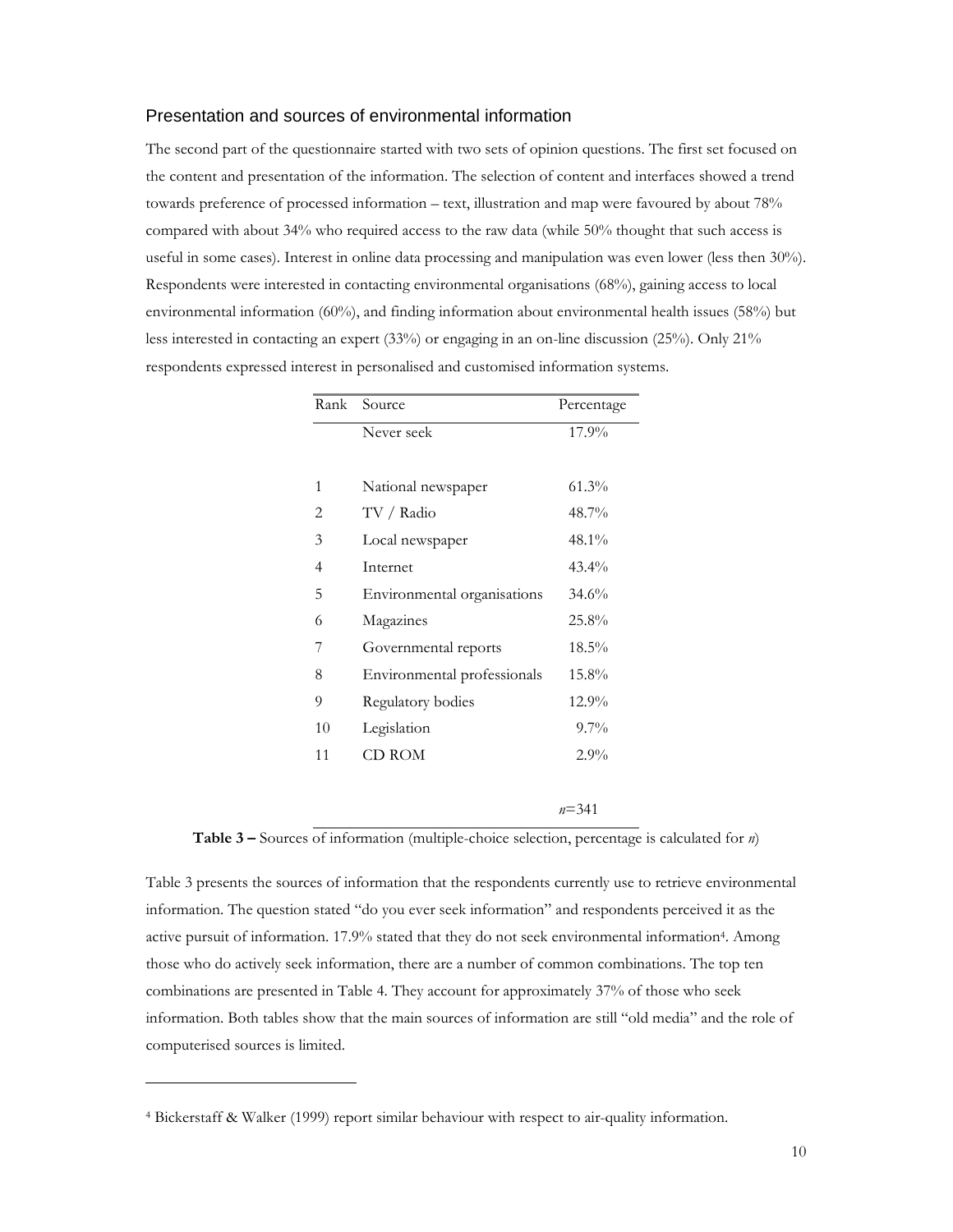| newspapers<br>National | $\rm{TV}$ / Radio | newspapers<br>Local | Internet | organisations<br>Environmental | Magazines | Percentage |
|------------------------|-------------------|---------------------|----------|--------------------------------|-----------|------------|
| X                      | Χ                 | X                   |          |                                |           | $7.1\%$    |
| X                      | X                 | X                   | Χ        | X                              | Χ         | $5.0\%$    |
| X                      | X                 |                     |          |                                |           | 3.9%       |
|                        |                   | X                   |          |                                |           | $3.6\%$    |
| X                      | Χ                 | X                   |          |                                | Χ         | $3.6\%$    |
| X                      | X                 | X                   | Χ        |                                |           | 3.6%       |
| X                      |                   | X                   |          |                                |           | 3.2%       |
| X                      |                   |                     |          |                                |           | $2.5\%$    |
|                        | X                 | Χ                   |          |                                |           | $2.1\%$    |
| Χ                      | X                 |                     |          |                                |           | $2.1\%$    |

Table 4 – Popular combinations of information sources

Some of those who seek information connect information gathering with an action or activity, such as finding out about air pollution levels before deciding whether to cycle to work or not. However, far more important is the use of information to simply inform. More then half of the respondents claim that they use environmental information to consider possible future actions, to develop political stances and generally "to know what is going on" (as two respondents wrote).

An interesting aspect of this activity is the perceived obstacles that respondents feel stand between them and the information. The information search and gathering process is perceived as costly (direct costs, time and knowledge):

"I have contacted the [local] council to find about recycling facilities in the area, regulations on burning garden waste and cycle routes. They were friendly and willing to help, but it took a lot of time to get the information I wanted…"

#### Perception of Internet-based environmental information system

Respondents' answers seemed to relate to general concepts about the Internet and not specifically to environmental information delivery. Respondents view the Internet as an immediate medium which is available anytime and directly from the user's desktop – a well known and one of the most common depictions of the Internet (Kitchin 1998, Dodge and Kitchin 2001, Dutton 1999). It is seen as a medium that holds the promise (or ability) to deliver the exact piece of information required faster and easier then other forms (such as books).

Another concept that is common among respondents is the view that the Internet is capable of providing current information. As the computer screen does not reveal the date of the information, respondents felt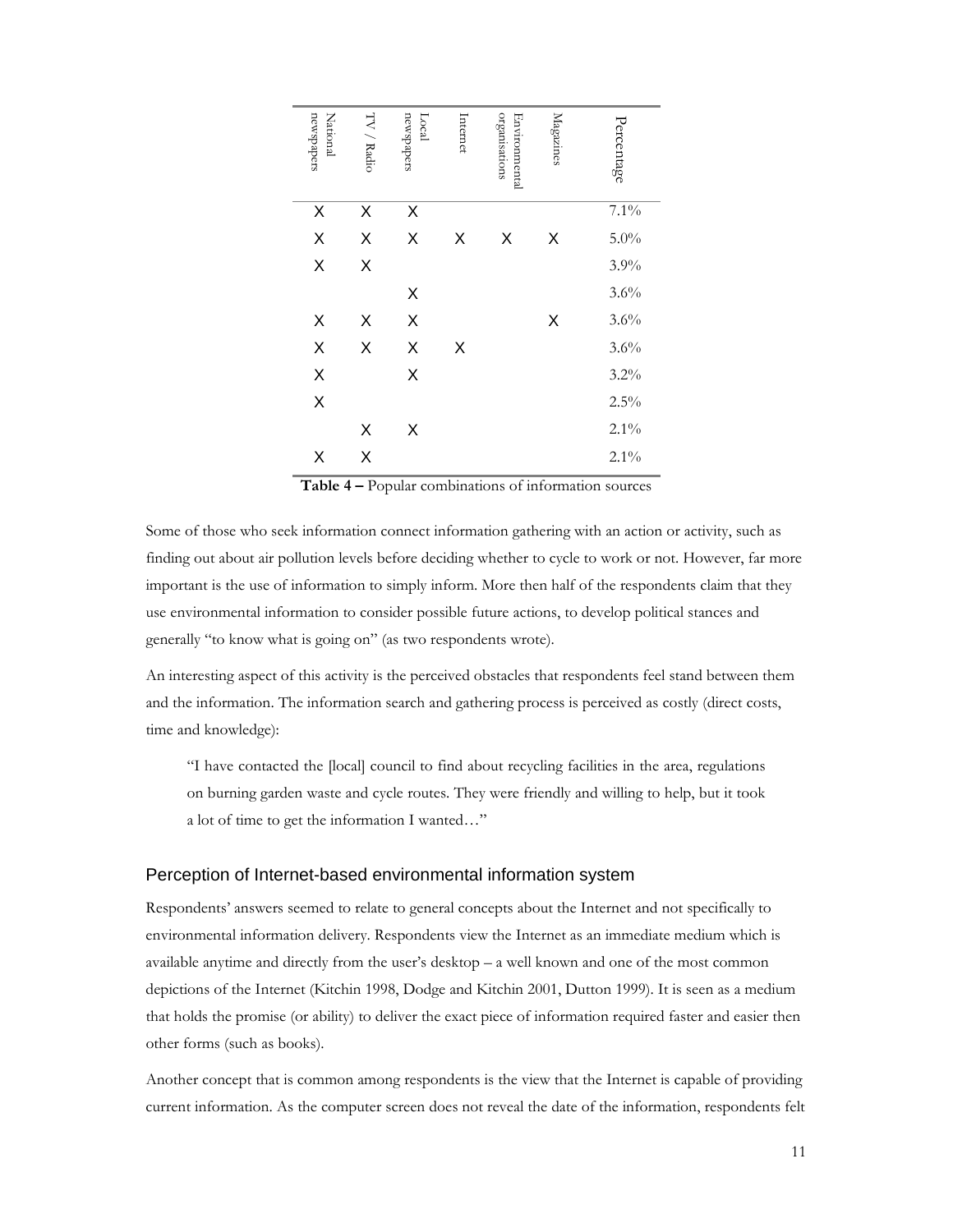that system designers should put in the effort to keep the information current and to state explicitly the date of this information. The Internet is also perceived as a tool with the potential to provide more details about topics which other media cannot. The balance between the richness of sources and information overload was noted by some.

On the downside, respondents are aware that Internet access is not equal among all social groups and that:

"… It is very often overlooked that the vast majority of people DO NOT even have access to a computer, let alone the Internet."

The aspect of the Internet as an environment in which the costs of publication are very low, and therefore almost anyone can publish information is seen as a cause of concern. The reader of information obtained from it must be "on guard" and suspicious of it. The respondents view credibility as a major cause of concern and even question the credibility of the LEO Website.

Technical aspects of Internet were also mentioned. The speed of access to information is considered as important, and aspects such as design and other aspects that relate to the technology behind the Website were raised.

## **Discussion**

#### What are the information needs?

The survey has shown that environmental information needs relate mainly to respondents' day-to-day activities, with a mix between livelihood issues, quality of life, and health issues. No doubt, the survey respondents accept the concept of interconnectedness between environmental elements and issues. The connections between public transport, air quality, traffic and noise were mentioned several times. Traffic in all its forms is a major issue that comes up repeatedly throughout the survey. The necessity to move around London for work, shopping, or leisure is seen as unavoidable. Transportation is the most important issue that emerges from the whole survey.

Air quality, water quality, health risks and noise are all connected to one's personal fitness and of vital importance to the individual respondent's family. Notably, apart for some reference to society as a whole ("it's important to us all") the main focus is on the individualistic level. Despite the environmental rhetoric on future generations and care for all species, they are not expressed as a major issue of interest or concern.

Recycling is expressed as a basic and easy method to "do something" and improve the state of the environment. This is of special interest when compared with the disinterest in active political action such as involvement in campaigns. Such preferences for personal action were recorded by others, too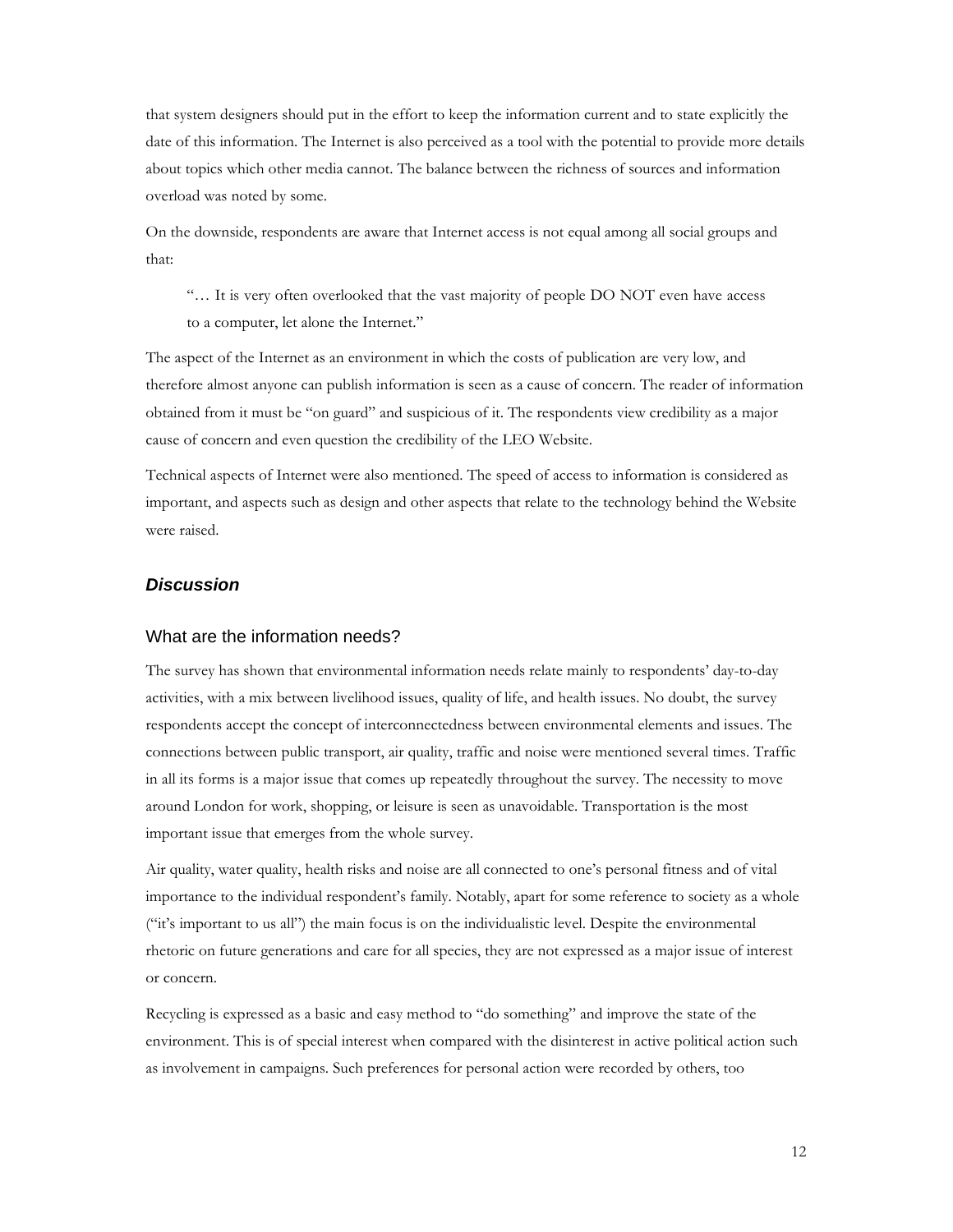(Witherspoon, 1994) although when examined closely, there are gaps between stated behaviour and practical action (Harrison et al. 1996).

Although most of the respondents (65%) were satisfied with the list of the environmental topics in the survey, a look at Table 2 will reveal some interesting points. The survey stated clearly that it focuses on an environmental information system for London (i.e. a highly urbanised location). This statement did not prevented few respondents from mentioning and connecting their answers to broader environmental issues and problems, some of them at the global scale. Despite the impression that this list produces, it is important to stress that the local level is the most important to the respondents. Some mentioned the specific locality in which they live or work. The respondent's identity as a person who lives and works in London has an important role in their interest in environmental information.

Finally, though the respondents clearly know how to manipulate and navigate through a Website, they prefer to receive processed information. They would like to receive information about environmental organisations, to learn about local issues and health related topics and to view the information in an attractive visual form. The reasons for this can be explained in the light of current patterns of information sources.

#### What are the current sources of environmental information?

One of the most interesting outcomes of the survey is the relationship between old and new media sources. As was noted, most of the respondents exhibit high levels of Internet literacy. There is an abundance of environmental information on the Internet<sup>5</sup> - from raw data which is broadcast directly from monitoring stations, to politically charged statements by specific interest groups. In spite of this, the percentage of respondents who used the Internet to find environmental information (49%) is significantly lower than those with frequent access to it (69%)!

On the other hand, "traditional media" – TV, radio and newspapers – are the most important and commonly used sources of information. National newspapers are, by far, the commonest source of information. Taking into account the landscape of national newspapers in the UK and their tendency to cover environmental issues (Neale 1999, Chapman et al. 1997, Anderson 1997) it can be concluded that it is mainly the broadsheet newspapers (such as "The Guardian" or "The Times") which are used as the source. The lesser importance of radio and TV can be attributed to their lack of coverage of environmental issues, as one of the respondents mentioned. These findings are similar to the Europeanwide findings (Centre d'Estudis d'Informacio Ambiental 1998) and similar UK studies (Bickerstaff and Walker 1999). As for other sources of information, it is noteworthy that the percentage of respondents that receive information from NGOs is higher then those who declare that they are active in such

-

<sup>&</sup>lt;sup>5</sup> For a focused analysis on the relationship between Websites and the use of the Internet for environmental debate see Rogers (1998).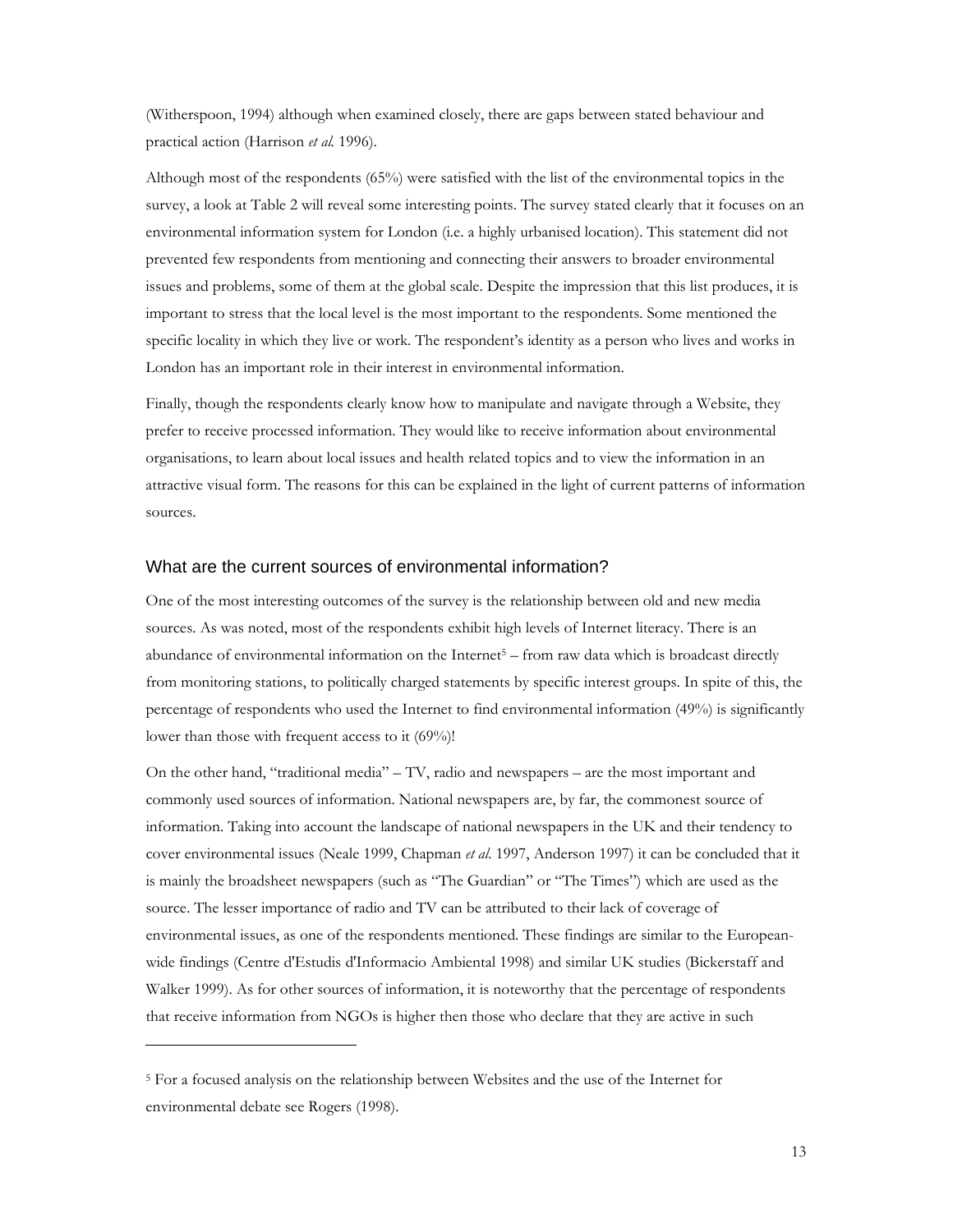organisations. Hence, we must conclude that they have received information from these NGOs through a secondary source (be it post, brochure or other means).

There is a relatively limited use of official sources of information (governmental reports etc.). Possible reasons for this can be distrust of such bodies, which have been recorded and documented (Eden 1996, Neale 1999) or simply due to difficulties in accessing and obtaining information from them.

Finally, an important aspect of information sources is that in most cases multiple sources were used. Newspapers (local and national) are the only sources that are use in solitude. The other sources are used to support or to enhance the picture about the issue in question. The distrust of the Internet as a reliable source of information reduces the likelihood of using it as the sole source.

## Why is environmental information needed?

When examining the analysis of sources of information and advantages and disadvantages of the Internet, a very interesting picture emerges. Usually, information and information systems are seen in conjunction with an activity – usually an immediate one (Alter 1996). This aspect of environmental information consumption can be identified in the survey. Respondents stated that they need information about traffic and public transport to plan their daily journeys, or air pollution levels to make a decision on the use of preventive medication. The best connection between information and action is exhibited in recycling. Respondents have clearly indicated that they want to obtain information about recycling in their area as this environmental issue can be tackled through a personal action. However, the answers about sources of information and the textual answers reveal another aspect. This side of consumption is connected with the need "to know what's going on". This is a service that broad spectrum media (TV, radio and general newspapers) have focused on for a long time (see Anderson (1997) and Chapman et al. (1997) for a detailed discussion). An information system, on the other hand, is viewed as a "narrow band" vehicle, which although capable of providing detailed information about a specific topic, cannot compete with traditional media on the general provision of news. In a way, it is possible to envisage the role of PEIS as an in-depth extension of general media.

#### Using the Internet as a delivery medium

When the Internet is considered as a delivery medium, it is noteworthy that about 25% of the respondents who answered the question on the advantages and disadvantages of Internet-based PEIS, felt that the lack of equality is an important element. At least in this sense, the approach that Agenda 21 promoted is endorsed by significant share of the respondents

It is also fascinating to observe that respondents see the issues that relate to the "how" (the technical aspects of Internet-based system) with the "what" (content and presentation). The respondents recommended that the information be presented in a simple and jargon-free manner, but connected this aspect to the way in which the information is laid out on the screen. By and large, the respondents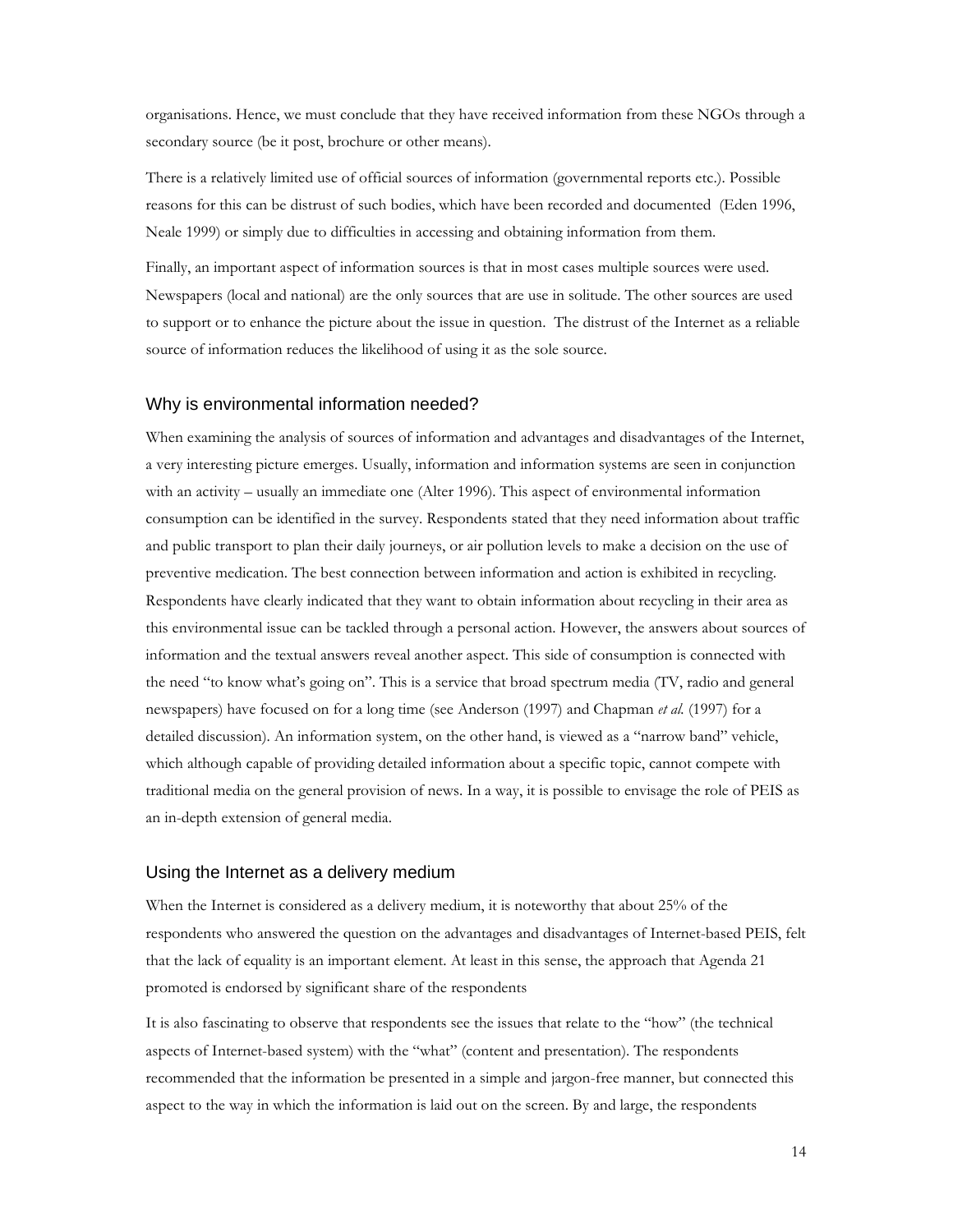preferences follow findings of many Web usability studies (see Nielsen 1999, Rosenfeld and Morville 1998). This aspect holds an important lesson for the designers of Internet-based PEIS: the "user experience" with the Website, as far as common elements are concerned (navigation, search, look and feel), should follow established designs and conventions.

#### **Conclusions**

The London Environment Online survey revealed some of the core concepts and the needs of a significant user group of PEIS. At least on the basis of their profile, they are the would-be users of existing Internet-based systems. Therefore, the most intriguing finding is the (relative) limited use of existing computerised resources. At least for this aspect, the inherent bias in the recruitment is reemphasising the probable failure of existing systems. After all, the Internet-based systems of "environmental information providers" such as the Environment Agency or Friends of the Earth were constructed to provide information, and their limited use by the survey's respondents is somewhat alarming. Put simply, if the highly-educated/highly-connected cannot find the information that they want, how can we expect ICT to fulfil their role in increasing environmental awareness? Bullard (2000) has found that at the local level (which is the most important for many users) local authorities have not managed to use their Websites to promote Local Agenda 21 issues. This type of information is relatively static and only undergoes slow changes. Therefore, the more timely and quicker changing information that the survey respondents seek is posing an even grater challenge for information providers at all levels.

Secondly, the user group is not a monolithic body, and even at the individual level there is no single identity or affiliation that will give an unequivocal definition of their needs and requirements from such a system. As noted elsewhere (Haklay Forthcoming) PEIS designers and maintainers should respond to this by providing flexible information systems without attempting to provide "one size fits all" solutions. Such systems should target different user groups and provide useful and easily accessible information. This can be done through the process of personalisation and customisation of the information system (but is must be noted that only fifth of the respondents expressed interest in such functionality), or re-thinking the delivery and communication in such ways which are effective for important channels such as the media, NGOs, local activity groups or other information intermediaries.

As we move to an era when more and more information is available, sometimes exclusively, through Web-based systems, there will be a need to consider and accommodate many other user groups. These include users with limited ICT knowledge, occasional users or user with wide range of socio-economic and cultural backgrounds. Only when these groups are considered thoroughly, the outreach element (increased awareness) can be achieved. Another aspect that deserves attention is to gain a better understanding of local informal networks, and to improve information provision to support information intermediaries.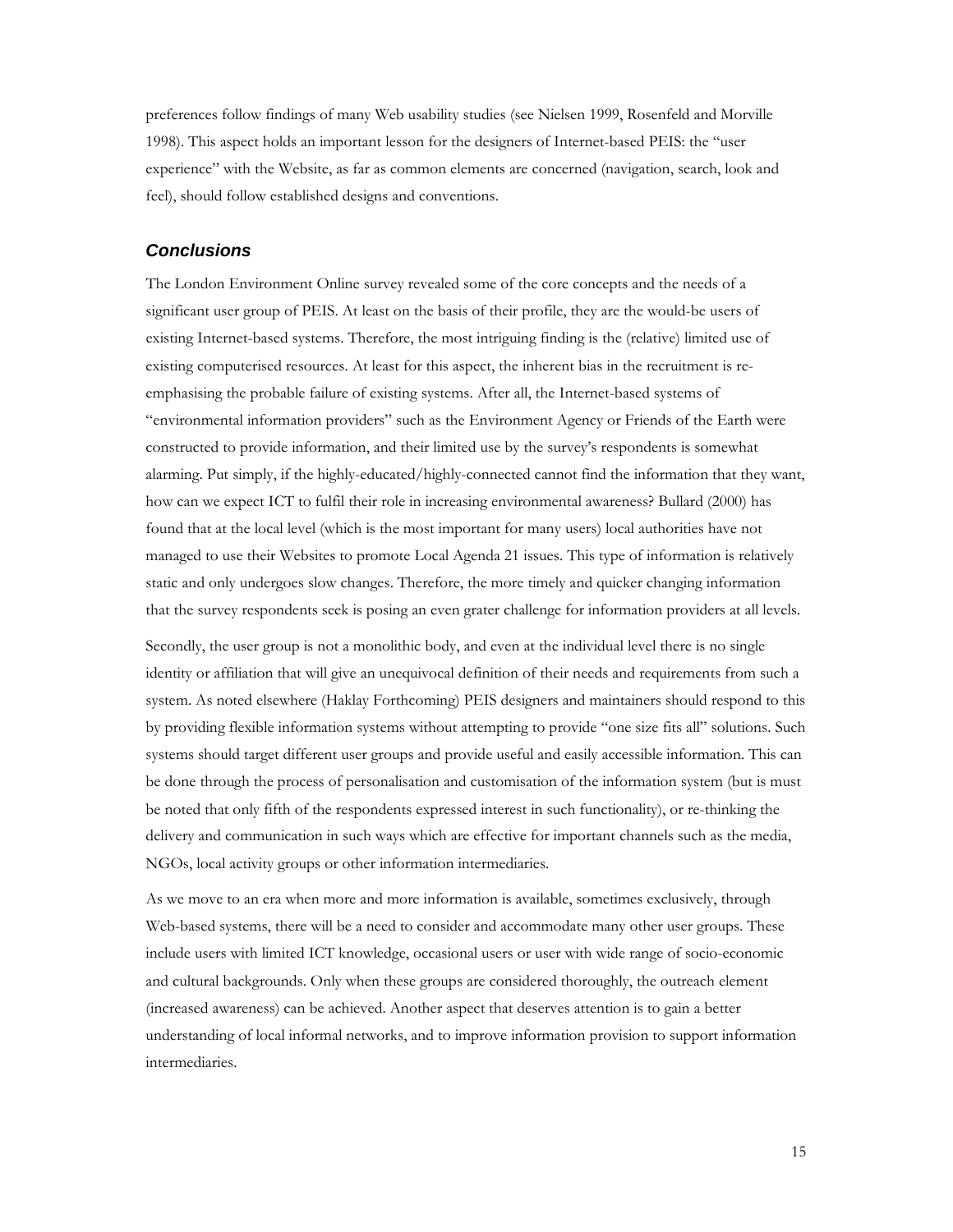Another aspect of the survey is its context – a highly developed country and an urban environment. As Chapman et al. (1997) noted, this aspect creates a specific cultural context. The needs of rural users, for example, might be different from those in London. Further afield, there is a need to evaluate the usefulness of existing systems and to understand the communicative and interactive role of operating PEIS (such as governmental or NGO Websites).

The development of Web-based PEIS must relate to the emerging literature on various social aspects of Internet use (such as Kitchin 1998, Dutton 1999, Rheingold 1993, Turkle 1995), and more specifically to those who deal with its used to environmental communication (O'Lear 1997, Perry and Leigh Vandeklein 1996, Pickerill 2000, Rogers 1998, Bullard 2000). The survey reported here is intended to contribute to this literature and can be seen as a starting point for a more user-centred approach to PEIS, where the needs from the system are driven by user requirements and needs.

## **Acknowledges**

The pilot phase of the study was carried out by UCL's Human Computer Interaction (HCI) students, under the guidance of Dr. A.Sasse and S. Brostoff. The qualitative analysis was assisted by UCL's Public Understanding of Environmental Change students (especially C.Ohm Andersen, S.Herrerra, A.Garfunkel and T.Bowden) under the guidance Dr. G.Davis and Prof. C.Harrison. Special thanks to D.Lloyd.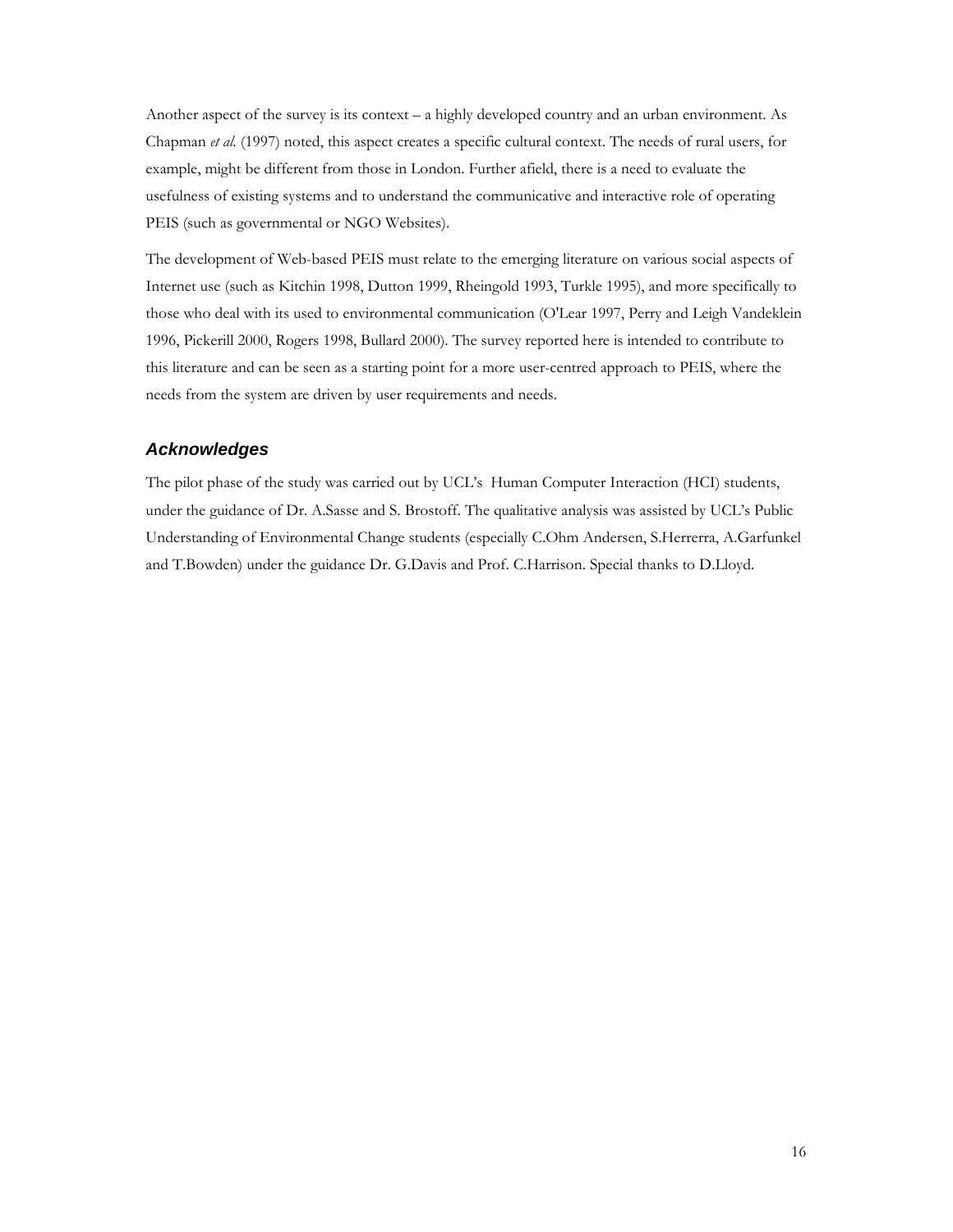## **References**

- Alter, S. (1996) Information Systems : A Management Perspective (Benjamin/Cummings Pub. Co., Menlo Park, CA).
- Anderson, A. (1997) Media, Culture and the Environment (U.C.L. Press, London)
- Bickerstaff, K. and Walker, G. (1999) 'Clearing the Smog? Public Responses to Air-Quality Information' Local Environment, 4, 279-294.
- Bowman, J. (2000) 'Internet Access 1st Quarter 2000', National Statistics, London, pp. 5.
- Bristow, T. K. (1996) 'Aspects of Environmental Awareness in England and Wales: Case Studies', PhD thesis, University of London (RHBNC), London, pp. 400.
- Bullard, J. E. (2000) 'Sustaining Technologies? Agenda 21 and Uk Local Authorities' Use of the World Wide Web' Local Environment, 5, 329-341.
- Burgess, J., Harrison, C. M. and Limb, M. (1988) 'People, Parks and the Urban Green: A Study of Popular Meanings and Values for Open Spaces in the City' Urban Studies, 25, 455-473.
- Castells, M. (1996) The Rise of the Network Society (Blackwell Publishers, Malden, MA).
- Centre d'Estudis d'Informacio Ambiental (1998) 'A New Model of Environmental Communication for Europe - from Consumption to Use of Information', Centre d'Estudis d'Informacio Ambiental, Barcelona, Spain, pp. 65.
- Chapman, G., Kumar, K., Fraser, C. and Gaber, I. (1997) Environmentalism and the Mass Media: The North-South Divide, Routledge, London.
- CommerceNet/Nielsen Media Research (1999) 'E-commerce Survey Shows 27% of British Adults Now Use the Internet on a Regular Basis' (http://www.q4.com/cnet.objects/Templates/pr/pr271099.html) Accessed 19 December 1999
- CommerceNet/Nielsen Media Research (2001) Internet usage for the month of July 1002 (http://epm.netratings.com/uk/web/NRpublicreports.usagemonthly) Accessed 12 August 2001.
- Diekmann, A. and Franzen, A. (1999) 'The Wealth of Nations and Environmental Concern' Environment and Behavior, 31, 540-549.
- Dodge, M. and Kitchin, R. (2001) Mapping Cyberspace, Routledge, New York.
- Dunlap, R. E., Van Liere, K. D., Mertig, A. G. and Jones, R. E. (2000) 'Measuring Endorsement of the New Ecological Paradigm: A Revised NEP Scale' Journal of Social Issues, 56, 425-442.
- Dutton, W. H. (Ed.) (1999) Society on the Line: Information Politics in the Digital Age, Oxford University Press, New York.
- Eden, s. (1996) 'Public Participation in Environmental Policy: Considering Scientific, Counter-Scientific and Non-Scientific Contributions' Public Understanding of Science, 5, 183-204.
- Foley, P. (2000) 'Whose Net? Characteristics of Internet Users in the UK Graduate Business School', De Monfort University, Leicester, pp. 14.
- Haklay, M. (2000) 'London Environment Online -User Requirement Study Final Report' Centre for Advanced Spatial Analysis, UCL, London, pp. 40.
- Haklay, M. (Forthcoming) 'Public Access to Environmental Information: Past, Present and Future' Computers, Environment and Urban Systems.
- Hallo, R. E. (1997) 'Public Access to Environmental Information', European Environmental Agency, pp. 41.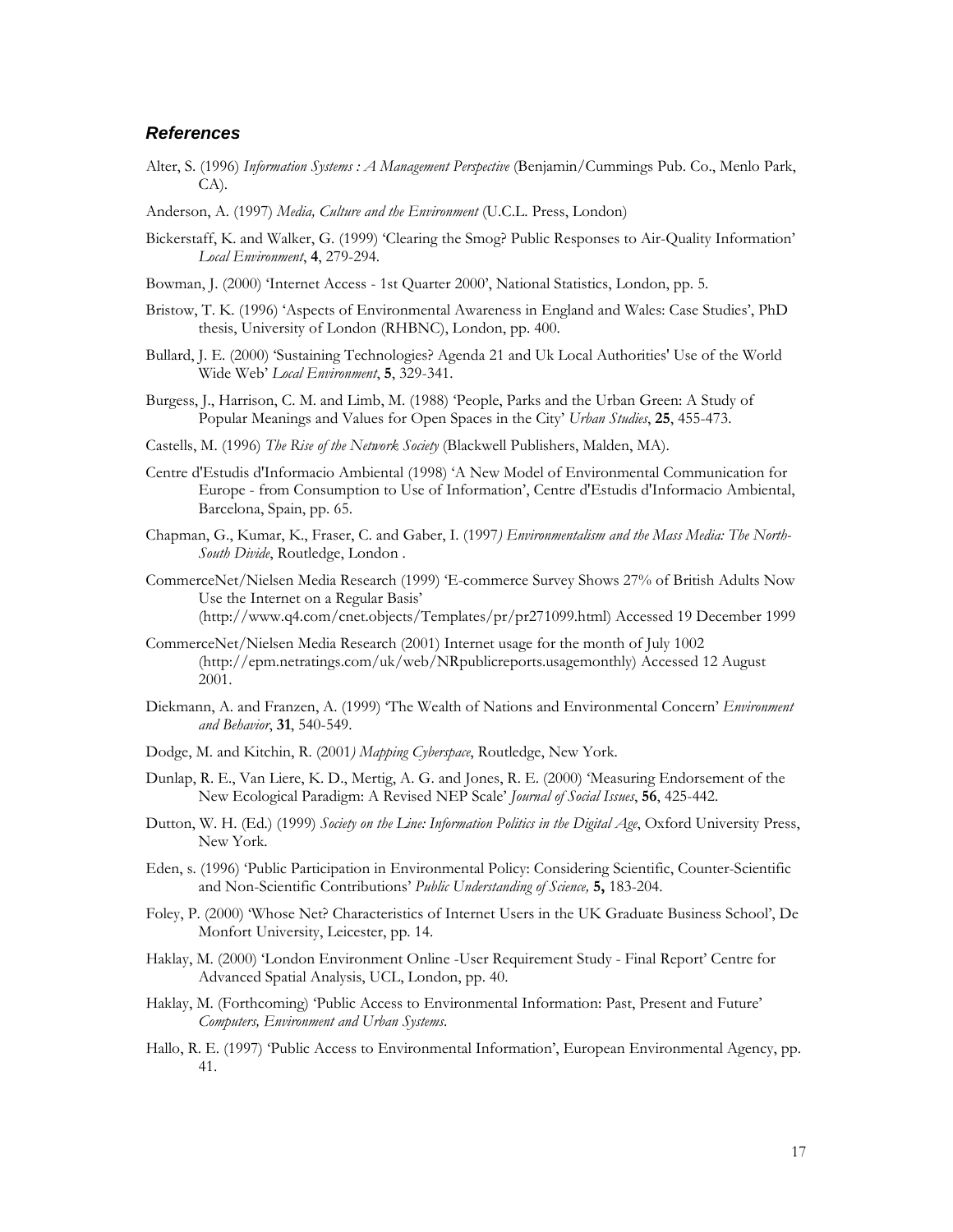- Harrison, C. M., Burgess, J. and Filius, P. (1996) 'Rationalizing Environmental Responsibilities. A Comparison of Lay Publics in the UK and the Netherlands' Global Environmental Change, 6, 215-234.
- Hawthorne, M. and Alabaster, T. (1999) 'Citizen 2000: Development of a Model of Environmental Citizenship' Global Environmental Change, 9, 25-43.
- Inglehart, R. (1977) The Silent Revolution: Changing Values and Political Styles among Western Publics (Princeton University Press, Princeton, N.J.)
- Irwin, A. (1995) Citizen Science: A Study of People, Expertise and Sustainable Development, Routledge, London.
- Kitchin, R. (1998) Cyberspace : The World in the Wires, John Wiley & Sons, Chichester.
- Neale, G. (1999) Untitled presentation, presented at 'The Public and the Environment: Citizens, Sustainability and Science' seminar, Royal Geographical Society, London, 14 Apr 1999.
- Nielsen, J. (1999) Designing Web Usability: The Practice of Simplicity (New Riders Publishing, New York).
- OECD (2000) 'OECD Seminar Public Access to Environmental Information' Organisation for Economic Co-operation and Development, Athens, pp. 246.
- O'Lear, S. (1997) 'Electronic Communication and Environmental Policy in Russia and Estonia' The Geographical Review, 87, 275-290.
- Perry, j. and Leigh Vandeklein, E. (1996) 'Environmental Problem Solving in an Age of Electronic Communications: Toward an Integrated or Reductionist Model?' In Scientific Uncertainty and Environmental Problem Solving(Ed, Lemons, J.) Blackwell Science, Cambridge, Mass., pp. 345-376.
- Pickerill, J. (2000) 'Spreading the Green Word? Using the Internet for Environmental Campaigning' Ecos, 21, 14-24.
- Princeton Economic Research Inc. (1998) 'Environmental Data and Information: Interim Findings from the EPA Customer Survey (Phase III Report)' Washington DC, pp. 112.
- Rheingold, H. (1993) The Virtual Community: Homesteading on the Electronic Frontier, Addison-Wesley Pub. Co., Reading, Mass.
- Rogers, J. (1998) 'Creating New Political Spaces?: NGOS and Their Use of Network Technologies' paper resented at Colloquium on the Possibilities for Transnational Democracy at Newcastle University 12-13 Dec.
- Rosenfeld, L. and Morville, P. (1998) Information Architecture for the World Wide Web (O'Reilly, Sebastopol, CA).
- Shiffer, M. J. (1999) 'Managing Public Discourse: towards the augmentation of GIS with Multimedia' In Longley, P., Goodchild Michael, F., Maguire, D. J. and Rhind, D. (eds) Geographical Information Systems ( John Wiley & Sons Inc., New York) 723-732.
- Turkle, S. (1995) Life on the Screen: Identity in the Age of the Internet, Simon & Schuster, New York.
- UN (1992a) 'Agenda 21 United Nations', Rio de Janeiro.
- UN (1992b) 'The Rio Declaration on Environment and Development' United Nations, Rio de Janeiro.
- UN/ECE (1998) 'Convention on Access to Information, Public Participation in Decision-Making and Access to Justice in Environmental Matters' ECE Committee on Environmental Policy, Aarhus, pp. 28.
- US Congress (1970) National Environmental Policy Act, pp. P.L. 91-190, S. 1075.
- USDOC/NTIA (1999) 'Falling through the Net : Defining the Digital Divide' NTIA, Washington D.C.
- Witherspoon, S. (1994) 'The Greening of Britain: Romance and Rationality' In Jowell, R., Curtice, J., Brook, L., Ahrendt, D. and Park, A. (eds) British Social Attitudes - the 11th Report (Social and Community Planning Research, Cambridge) 107-139.